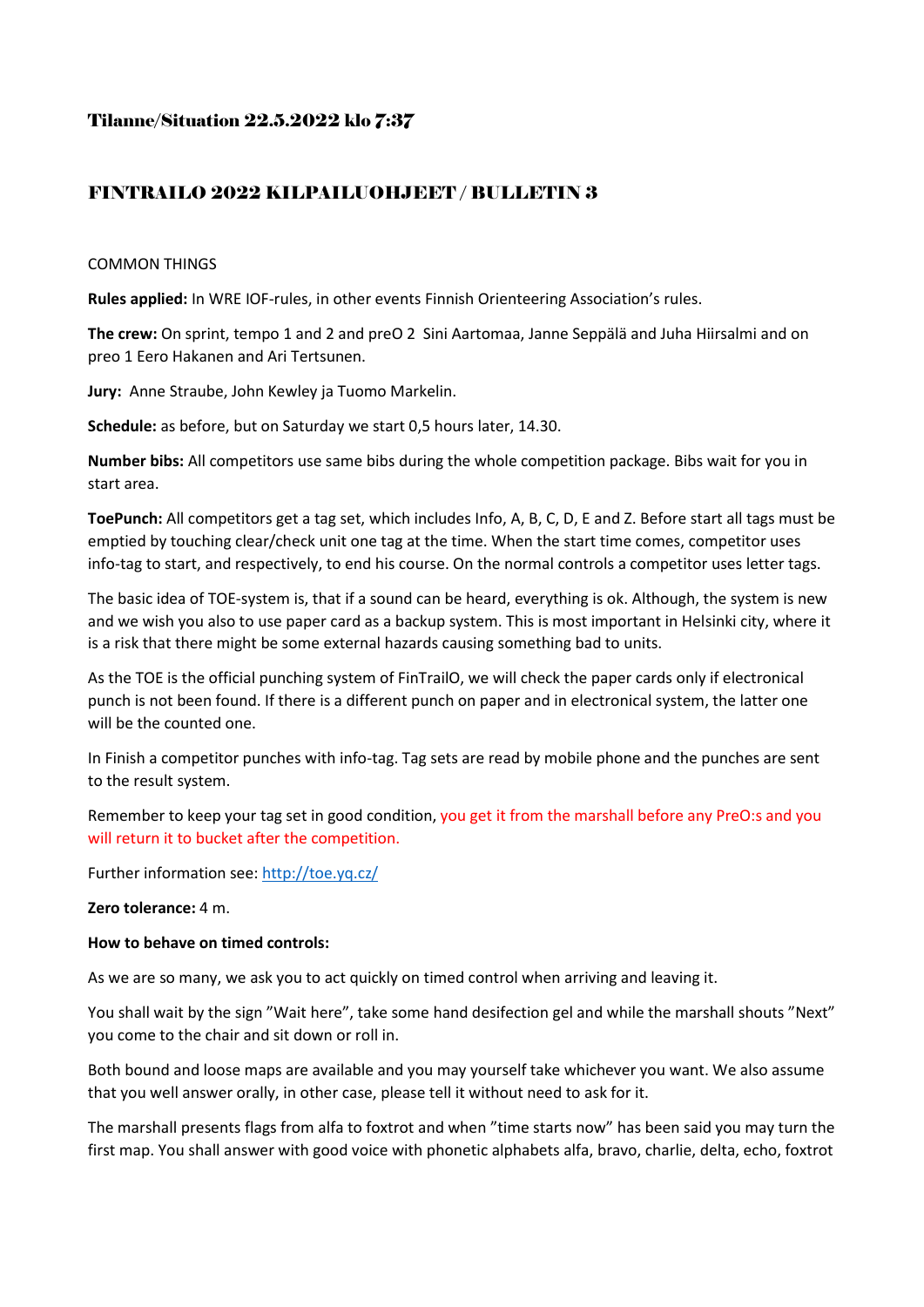or zero. You may watch only one map at the time, you must answer before turning the next map and you are not allowed to browse maps backwards.

**Covid instructions:** If you have an own bottle of hand desinfection gel you may use it whenever you want. We provide it on timed control waiting points. Using facial mask is recommended when you are near to other people (not mandatory in Finland at the moment, though).

**Complaints:** Must be delivered in written form, primarily by email to fintrailo2022@kulkine.net.

**Results:** See from preoresultat.se and later on competitions website kulkine.net/fintrailo2022.

FinTrailO multi-day competition's results are counted of TempO and PreO competitions' results so that three best scores of four events are counted for each participant. Relay formula is used to convert PreO scores to seconds as the following way: mistakes in PreO-competitions x 60 s + times on timed controls. Only the difference to winner will be counted in each event so that winning PreO and TempO gets the equal weight. Those three competitions that give smallest seconds are counted for each participant

**Prizes:** Prizes for at least 3 best competitors in Elite and DH12A, lottery prizes in other classes.

In the PreO Sprint, 5 best competitors get a prize. All prizes will be given in prizegiving ceremony on Monday after the PreO 2.

### SPECIAL INSTRUCTIONS PER DAY

## **Sat 21.5.2022, Sprint from 14.30**

Type to navigator Vuotinaistentie 120, Karkkila, because there are renamed roads nearby and there a risk that you might find yourself anywhere if you use them for navigating. Driving time from this place is approx 8 minutes.

The marshall leads the first arrivals parking on the right side of the road and the rest (later arrivals) park by own, continuing the queue. There is some space for physically challenged in competition center. It is approx 200 meters from CC to start.

Starts and finishes are marked with big red-and-white-flags, such as used in TrailO in extra long distance tasks.

You get number bibs and TOE chip sets in Start place. In start all chips of the chip set must be emptied by showing them to Clear-unit one at the time.

The terrain is mostly middle-age (40-50 yrs or so) spruce forest with rocks and contour forms, and not always very much light. Maps are waterproof Pretex-material.

### **Speed section**

After the beep you get a small piece of map (20x10 cm or so) for speed section. The speed section is 48 m long and consist of 6 A-Z-tasks. **The penalty for false or overtime answers is 60 seconds**. **Maximum time for the speed section is 8 minutes, P 10 minutes**. The result (used time+penalties) is used to define a competitors place as the timed control.

You shall punch both in the beginning of speed section, on all controls and at the end of it. You may solve and punch task in free order. There is no paper card but there are place for backup punches on the map.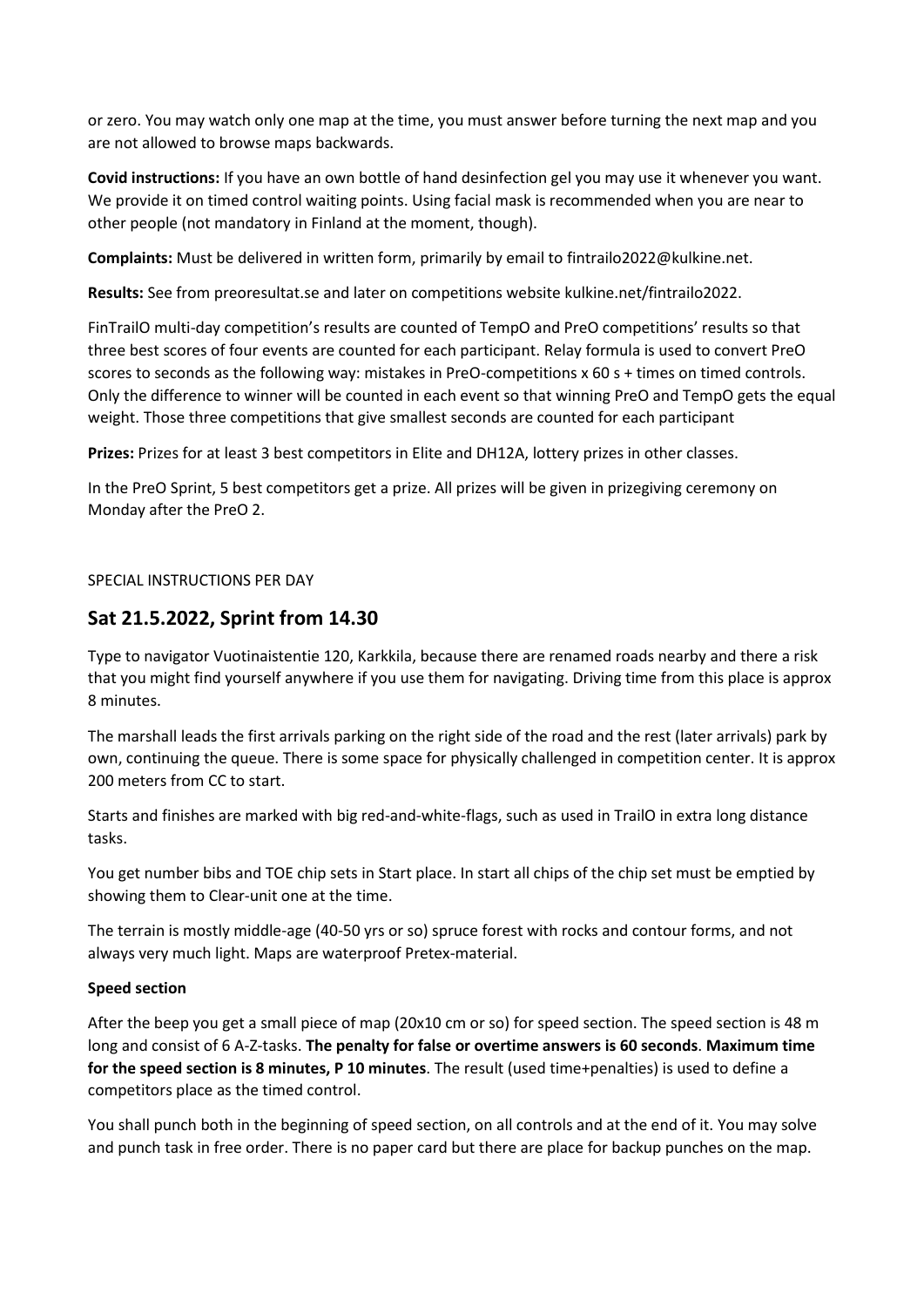Backup punching can be done for to be secure and especially if you dont hear the voice of a TOE unit while you punch.

After speed section you put your map to a bucket and continue to the start of classic part of the sprint.

### **Classic part of the sprint**

After the start punch you get a new map and you have 253 metres ahead of you with 13 A-Z-tasks. The map is approx 20x20 cm, control descriptions and backup punch grid are on the map. Remember to punch in the Finish with the info chip, too.

### **The result is the sum of right answers. Maximum time 21 min, P 24 min. Exceeding of maximum time causes penalty 1 point / 1 starting minute.**

After the finish, left your map into a bucket and your chip set to another bucket.

After the sprint the marshall shows how you continue to Tempo 1. NOTA BENE: There is no possibility to go back to the competition centre or you car in this phase! Transfer from the finish of PreO Sprint to the start of Tempo 1 is approx. 350 metres.

# **Sat 21.5.2022, FinTrailO Event 1, Tempo 1 from 14.30 or so**

Tempo course is approx 600 m long. Course is on 1 road with no crossroads so there wont be any "reference map" – you wont get lost.

The terrain is partly as in sprint, but will continue as pine forest with even more stones and even some bare rock can be seen on hills.

In Tempo 1 there is a queue start.

There are 8 stations, and 5 tasks and 6 flags on each. Z-answers do exist in all classes. Penalty x seconds. Timekeeping and collecting answers is done by ANT, and there is also a manual clock as backup. Results are also written to the station book. **There is no official paper card**, but you can of course have an own paper if you feel so and you can copy the answers.

About acting quickly on timed controls, there were instructions above.

After the last station you will return the same route back. Please notify the competitors on timed controls and on PreOsprint and please minimize the disturb you are causing to their competition. Participants who have booked a ride from Finish to the competition centre get it from the marshalls after the competition.

# **Sunnuntai 22.5.2022, FinTrailO osakilpailu 2, PreO 1 klo 11.00 alkaen**

Kilpailukeskus on Helsingin Käpylän ammattioppilaitoksessa, Kullervonkatu 11.

### **Ratojen pituus, rastien lukumäärä ja maksimiaika**

| Sarja                          | Matka | Rasteja | Aikarasteia | Maksimiaika (*)   |
|--------------------------------|-------|---------|-------------|-------------------|
| Elite                          | 1.5km | 29      |             | 132min            |
| $A - DH12A$                    | 1.3km | 16      |             | 87min             |
| $B - DH12B$                    | 1.1km | q       |             | 60 <sub>min</sub> |
| (*) P-sarjassa 20min lisäaikaa |       |         |             |                   |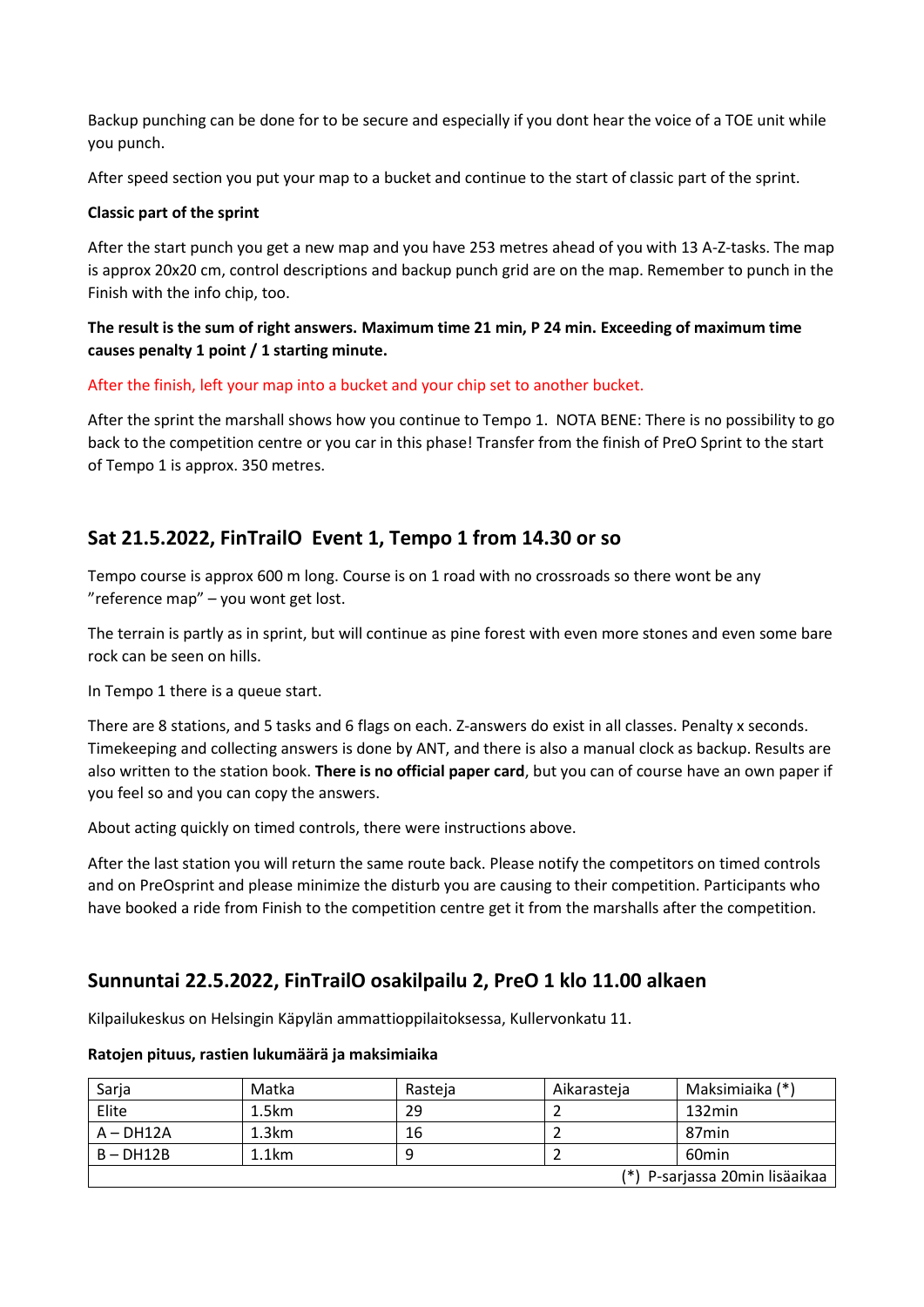### **Lähtö ja kilpailureitti**

Sijaitsee Panuntie toisella puolella alle 200m. Kadun ylityksessä pitää käyttää suojatietä ja noudattaa varovaisuutta. Kilpailureitti kulkee puistometsäalueet hiekka- ja asfalttipohjaisilla ulkoiluteillä, mutta myös jalkakäytävällä Panuntien pohjoisreunassa. Jalkakäytävällä kulkee myös pyöräilijöitä. Kilpailijoiden tulee varoa muita kulkijoita, erityisesti pyöräilijöitä, jalkakäytävä/pyörätie – osuudella Panuntien varrella.

### **Kartta ja kilpailukortti**

Kartan mittakaava 1:4000, korkeuskäyräväli 2m. Kartta on muovipussissa. Kilpailija tarkistaa siruviuhkansa kaikkien sirujen toiminnan ennen lähtöä ja kilpailijat, joilla sellaista ei vielä ole, pyytävät sellaisen. Paperisen kilpailukortin saa puoli minuuttia ennen lähtöä ja kartan lähtöhetkellä.

Kilpailukartat kerätään maalissa viimeisen kilpailijan lähtöön klo 14.40 asti. Kilpailukartat ja ratkaisukartat tulevat jakoon klo 14.40 Info-pisteessä.

### **Lähtöluettelo lähtöaikoineen**

Lähtöluettelo lähtöaikoineen on nähtävänä kilpailukeskuksessa Info-pisteessä, IOF Eventorissa ja FinTrailO 2022 nettisivulla.

### **Käymälät, pukeutumis- ja peseytymispaikat**

Kilpailukeskuksessa on kisakahvio, käymälät, pukeutumis- ja peseytymistilat. Opasteet infopisteestä.

### **Kielletyt alueet**

Kilpailukeskuksen koillispuolella kulkeva Panuntie on kiellettyä aluetta kuten kilpailukeskuksen Panuntie puoleinen alue. Kielletyt alueet on merkitty STOP-merkein tai STOP-nauhalla.



Kilpailun aikana pitää noudattaa kilpailukarttaan merkittyjä kiellettyjä alueita ja maastossa olevia STOPmerkkejä. Kilpailun aikana Panuntien ylittäminen on ehdottomasti kielletty.

### **Ensiapu ja hätätilanteet**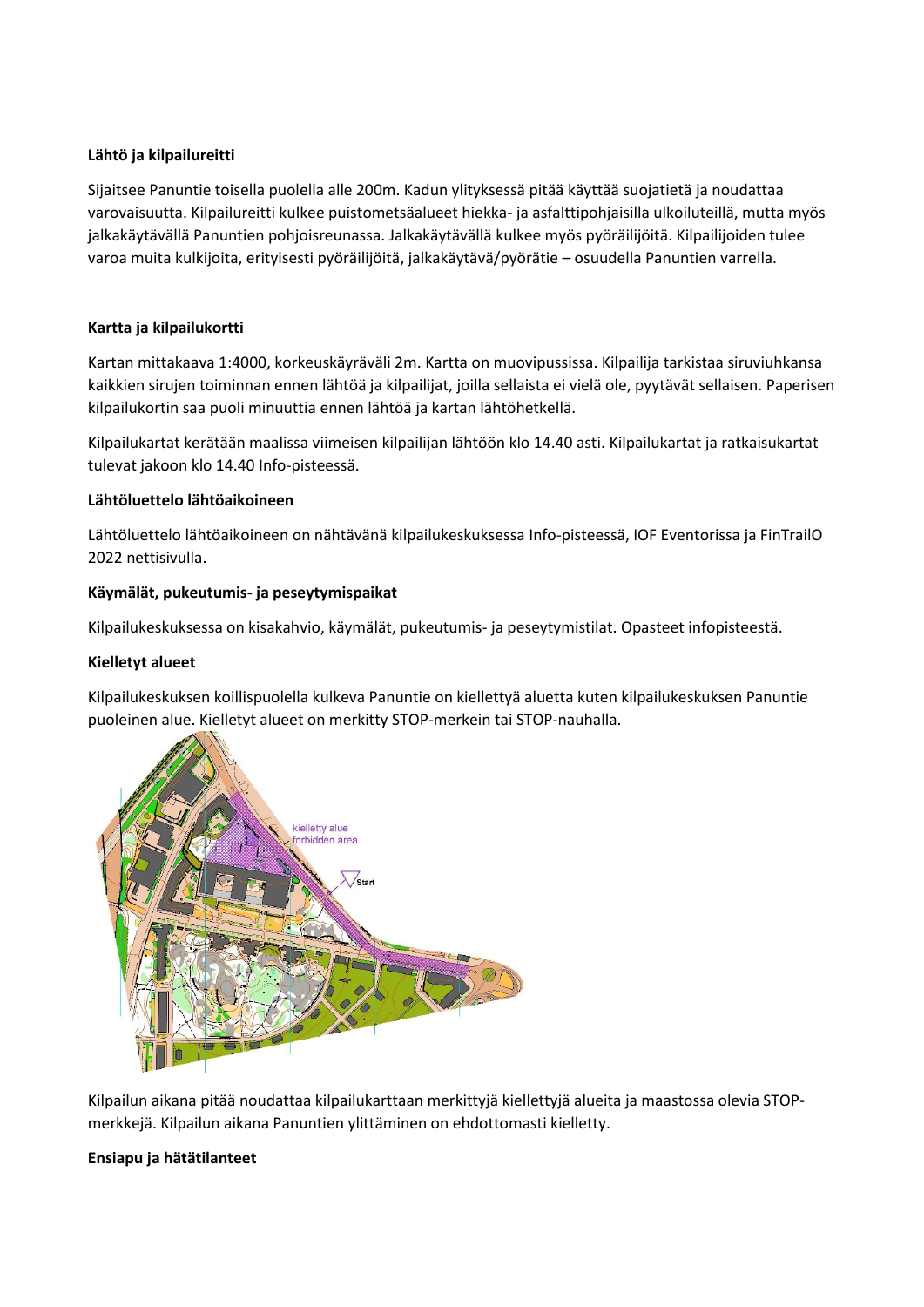Ensiaputilanteessa ota yhteyttä toimitsijaan tai tilanteen vaatiessa soita yleiseen hätänumeroon 112.

# **Sunnuntai 22.5.2022, FinTrailO osakilpailu 3, TempO 2 klo 15.30 alkaen**

Address for navigation Nupurintie 38, driving from there some minutes.

Parking in CC, space fro max 20 cars, so we kindly ask you to stay only for a short time.

Distances: 100m to start, course 500 m, return by the same route.

Six stations. Small hills with small cliffs and bare rocks.

## **Maanantai 23.5.2022, FinTrailO osakilpailu 4, PreO 2 klo 15.30 alkaen**

Pine forest with an extremely good visibility. Contour forms and small depressions. Gravel road.

Distances: From parking to competition center max 600 metres, from CC to start 400 m. The first TC by the start, another after the course. Courses 750 m. Return from finish to CC 1700 m via one TC.

Amount of tasks: **Elit** 35 tehtävää, **A ja 12A** 23 tehtävää, **B ja 12B** 13 tehtävää.

How to get there: From Ylimmäistentie turn to Kärrintie (navigation address Kärrintie 1, Vihti), from where it takes max 15 minutes.

Because there has been built new roads during last few years and others are no more in use, you can't come to place by other routes. See the route from the route map, even though there will be red-and-whitesigns.

Roads after this are narrow and partly in bad condition. It may be wise avoid driving in the middle of the road to prevent hazards to your car bottom and drive with a reasonable speed so that you can see pits and stones on the road.

Behaviour today: Nothing special. You get chip sets in the start, you use them in clear, start, controls and finish while you go, 1 timed control before the start and one maybe 700 metres later after the finish. People who have asked for ride to the competition centre get it from the TC 2.

Ceremony after the competition, sprint prizes first and whole competition when we know the exact results.